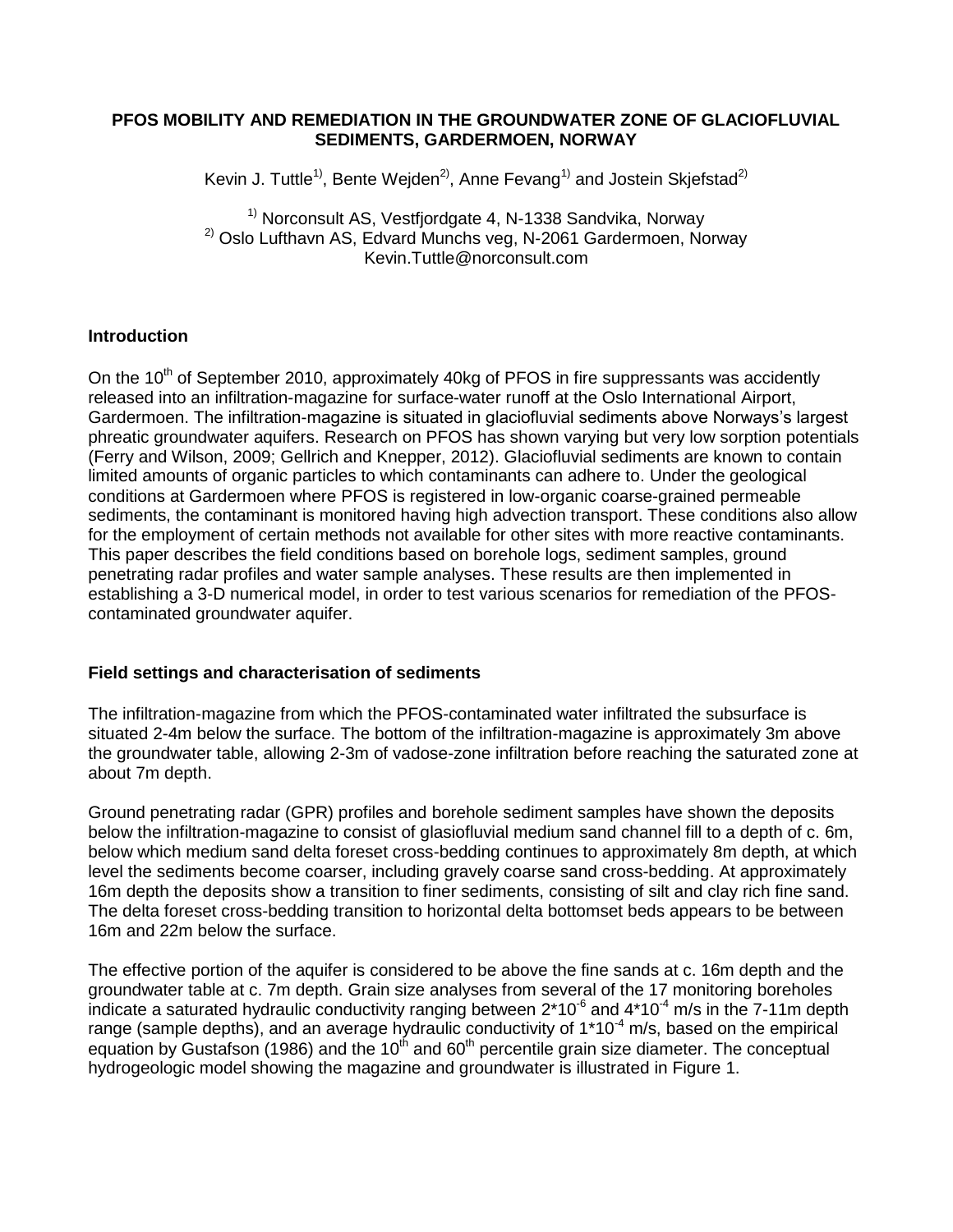

<span id="page-1-0"></span>**Figure 1. Conceptual hydrogeologic model, showing a west-east profile, including monitoring boreholes (A1-A5), the infiltration magazine and the groundwater table. The effective portion of the aquifer is considered to be above c. 184 m a.s.l.**

# **Groundwater model**

A 3-D numerical flow and transport model was established, using Visual-MODFLOW Pro. The 3-layer model contains the regional groundwater divide, railroad drainage section and groundwater seepage faces, local recharge within the airport area and the surface-water infiltration magazine. Hydrogeological properties from field investigations are implemented in the numerical model, with calibration to recent groundwater level measurements. Simulated transport pattern and rate coincide well with field monitoring.

The numerical model has been employed in simulating various remediation scenarios for an optimal remediation setup with one or more abstraction boreholes and re-infiltration points/ditches. The chosen remediation method for removing PFOS from the groundwater aquifer is to use an active carbon filter to rinse the groundwater to 300 ng/l before re-infiltrating the treated water back into the infiltration magazine to flush out the remaining PFOS. Re-infiltration has also been modelled on either side of the infiltration magazine in order to limit the lateral migration of PFOS during the infiltration, and to determine lateral re-infiltration sites and rates (see [Figure 2\)](#page-2-0).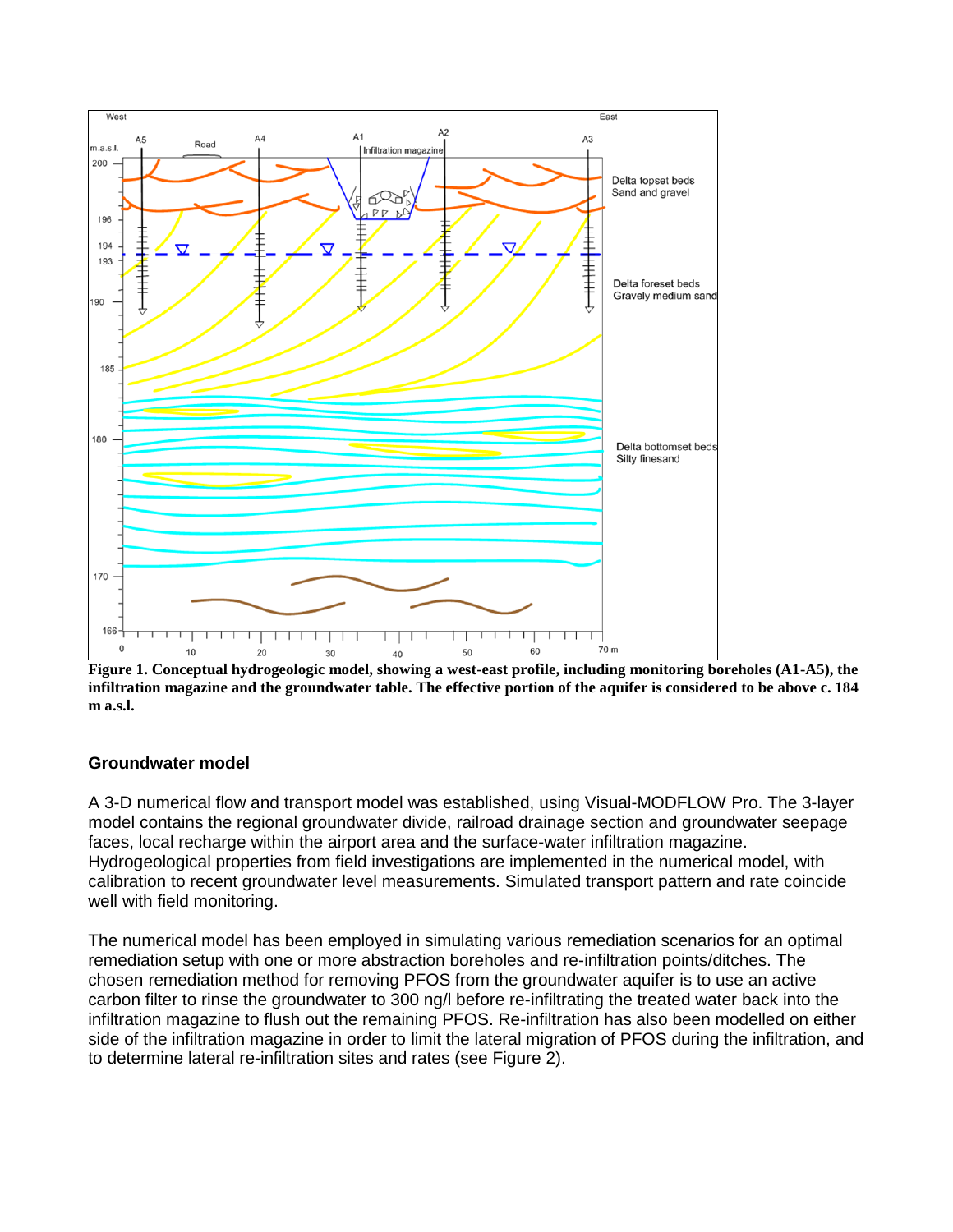

<span id="page-2-0"></span>**Figure 2. Remediation scenario with one abstraction borehole (Pilot-1), infiltration-magazine (grey rectangle), monitoring boreholes (A1-A15) and Control Re-infiltration Points (blue dashes, both sides of infiltration-magazine). Green, blue and white colour fields represent different surface recharge rates.**

The remediation process should be conducted such that the least amount of uncontaminated groundwater is pumped up, limiting the amount of water passing through the active carbon filters. The groundwater drawdown near the abstraction borehole should be limited since PFOS has been found to have higher concentrations at the transition between the unsaturated and saturated zones. Simulation scenarios focused on limiting the number of boreholes and the pumping rate necessary to capture the majority of the PFOS-plume.

# **Results**

After testing various scenarios, a single abstraction borehole with 4 Control Re-infiltration Points (red spots in figure 3) on either side of the infiltration magazine was most efficient in capturing the majority of the plume, and minimizing the amount of groundwater to be treated. This configuration was also conditioned on practical solutions in the field, including consideration of airport infrastructures and year-round operations. Borehole design was also a factor limiting abstraction rates. The pumping rate from the abstraction borehole in the scenario pictured below [\(Figure 3\)](#page-3-0) is set at 1.5 l/s (129.6 m<sup>3</sup>/d), where, after having been treated in the active carbon filter, the groundwater is re-infiltrated. 0.5 l/s (43.2  $\text{m}^3$ /d) is directed to the infiltration-magazine and 0.5 l/s is infiltrated on either side of the infiltration-magazine, evenly distributed in 4 Control Re-infiltration Points on each side.